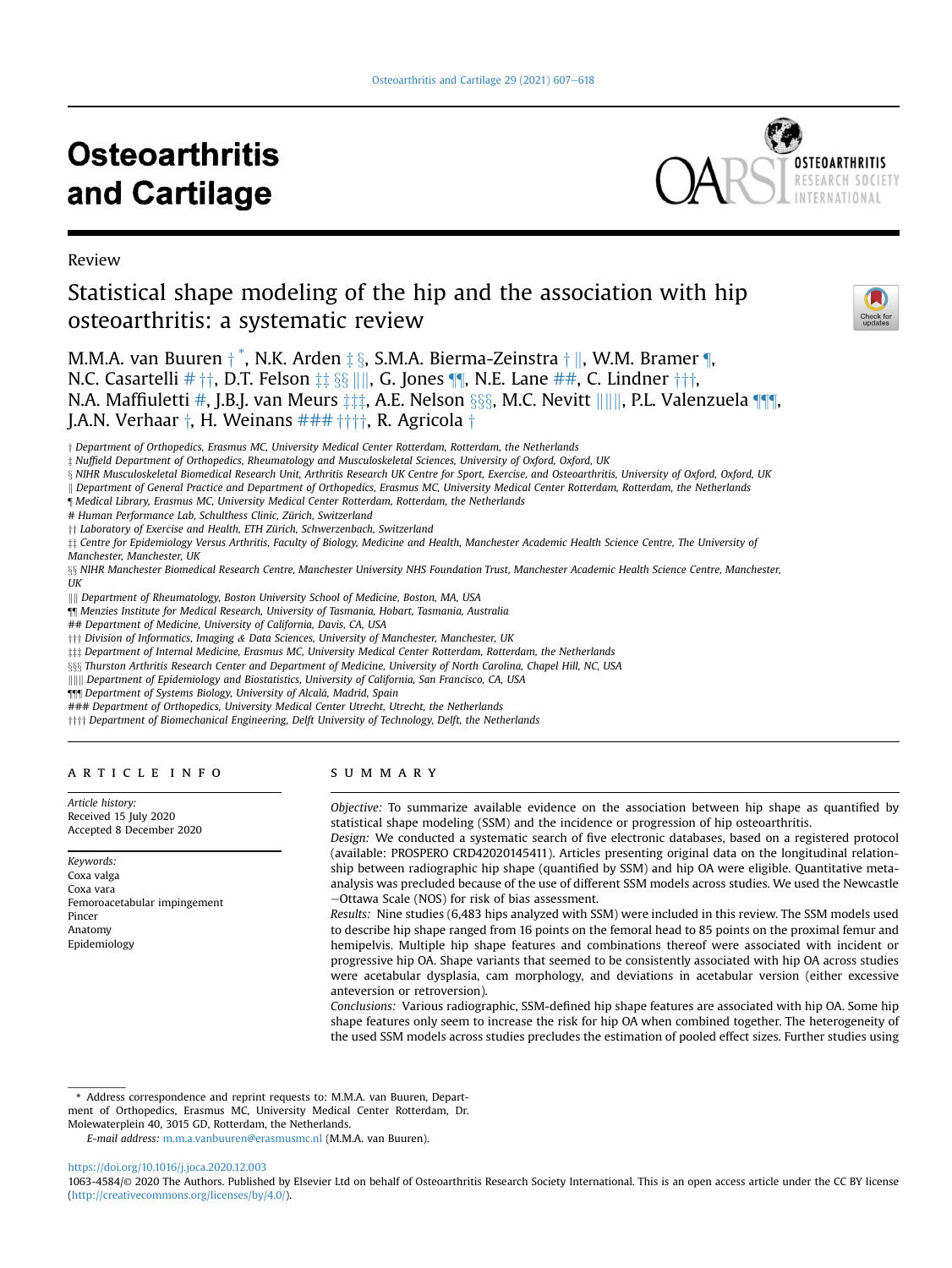the same SSM model and definition of hip OA are needed to allow for the comparison of outcomes across studies, and to validate the found associations.

© 2020 The Authors. Published by Elsevier Ltd on behalf of Osteoarthritis Research Society International. This is an open access article under the CC BY license [\(http://creativecommons.org/licenses/by/4.0/](http://creativecommons.org/licenses/by/4.0/)).

#### Introduction

Hip osteoarthritis (OA) is one of the most common types of OA, and is a major contributor to the number of years lived with disability worldwide<sup>[1](#page-9-0)</sup>. Hip shape has been recognized as an important risk factor for hip OA<sup>2</sup>. For this reason, the influence of hip shape has been increasingly studied over the last decade<sup>3–[9](#page-9-0)</sup>. Hip shape variants that are known to significantly increase the risk for hip OA are acetabular dysplasia and cam morphology<sup>[2](#page-9-0),[7,](#page-9-0)[10](#page-10-0)</sup>. These hip shape variations are typically quantified by predefined radiological measurements such as the center-edge angle (CEA) and the alpha angle. However, other hip shape variants that are currently not captured by predefined radiological measurements may also play a role in the etiology of hip OA. The sole use of predefined measurements for hip shape analysis may therefore impede the discovery of further hip shape variants that increase the risk for hip OA.

This limitation has been partially circumvented by the emergence of statistical shape modeling  $(SSM)^{11}$  $(SSM)^{11}$  $(SSM)^{11}$  as a novel shape analysis technique. SSM allows quantification of the whole shape of the hip and/or pelvis, in contrast to predefined measurements $12,13$  $12,13$ . The application of SSM yields a set of shape variants, called shape modes, that are present in the studied population. When SSM is applied to radiographic images of the hip, the association between each hip shape mode and hip OA can be measured.

SSM has been increasingly used, and many different hip shape modes have so far been associated with hip OA. However, the interpretation of the SSM shape modes can be difficult and there is no thorough overview of the related literature yet. The purpose of this systematic review was to summarize which hip shape variants were found to be associated with incident or progressive hip OA, and to determine if there are any consistent patterns of similar shape variants to be recognized across different studies.

#### **Methods**

#### Protocol and registration

We reported this systematic review according to the Preferred Reporting Items for Systematic Reviews and Meta-Analyses (PRISMA) guidelines<sup>14</sup>. The review protocol was first submitted to PROSPERO on September 23, 2019, and was registered on April 28, 2020 (available from: [www.crd.york.ac.uk/prospero/display\\_](http://www.crd.york.ac.uk/prospero/display_record.php?ID=CRD42020145411) [record.php?ID](http://www.crd.york.ac.uk/prospero/display_record.php?ID=CRD42020145411)=[CRD42020145411\)](http://www.crd.york.ac.uk/prospero/display_record.php?ID=CRD42020145411).

## Eligibility criteria

All publications presenting original research on the association between hip shape and hip OA in human adults were considered eligible, as were conference abstracts published in 2016 or later. The inclusion criteria were:

- Assessment of the longitudinal association between hip shape and OA had to be an aim of the study;
- Hip shape had to be assessed with some form of SSM;
- Hip OA should be either incident or progressive;
- The definition of hip OA could be radiological, clinical, by total hip replacement (THR) status, or a combination of those;
- Studies had to have control subjects that did not develop incident or progressive hip OA during the study.

The exclusion criteria were:

- Hip shape was measured contralaterally to the hip that developed the outcome (e.g., the shape of the contralateral hip in case of THR);
- The studied hip shape variant was explicitly described to be secondary to other conditions (e.g., childhood hip disease, trauma, avascular necrosis, tumors, previous hip surgery);
- The primary outcome was biomechanical injury, or the validation of a novel diagnostic technique;
- The OA outcome reflected 'early osteoarthritic changes', such as cartilage damage during arthroscopy or novel magnetic resonance imaging (MRI) techniques like delayed gadoliniumenhanced MRI of cartilage (dGEMRIC), Scoring Hip Osteoarthritis with MRI (SHOMRI), and  $T1\rho$  mapping.

#### Search and deduplication

An experienced information specialist (WB) searched the databases Embase (via [Embase.com](http://Embase.com), since 1971), MEDLINE (Medline ALL via Ovid, since 1946), Web of Science Core Collection (since 1975) and the Cochrane Central Register of Trials (via Wiley, since 1992) from inception until April 25, 2020 (date last searched). A previously published method was used for search development and optimization $15$ . The searches combine terms (both thesaurus terms where available, and terms in title and/or abstract) for hip osteoarthritis with terms for anatomy or morphology and terms for risk or pathology. Search results were limited to exclude (1) animal and child-only studies, (2) conference abstracts published before 2016, and (3) publications in other languages than English. The full search strategy can be found in Supplement 1. Additionally, we searched Google Scholar and screened the reference lists of the included references for any other relevant articles. The search results from all databases were imported in EndNote and deduplicated $16$ .

#### Study selection

Two reviewers (MvB and RA) independently screened the titles and abstracts of all search results, and after having compared the included references, independently reviewed the full text of all potentially eligible studies. This process was done in EndNote with a predefined method<sup>17</sup>. Subsequently the reviewers held a consensus meeting to discuss each full-text article separately, and to select the final studies to be included. A third reviewer (MN) was consulted to resolve any disagreements.

#### Data collection/extraction

A custom open-ended electronic data extraction form was developed and pilot-tested with a sample of the included studies. The used data extraction form, including the full list of extracted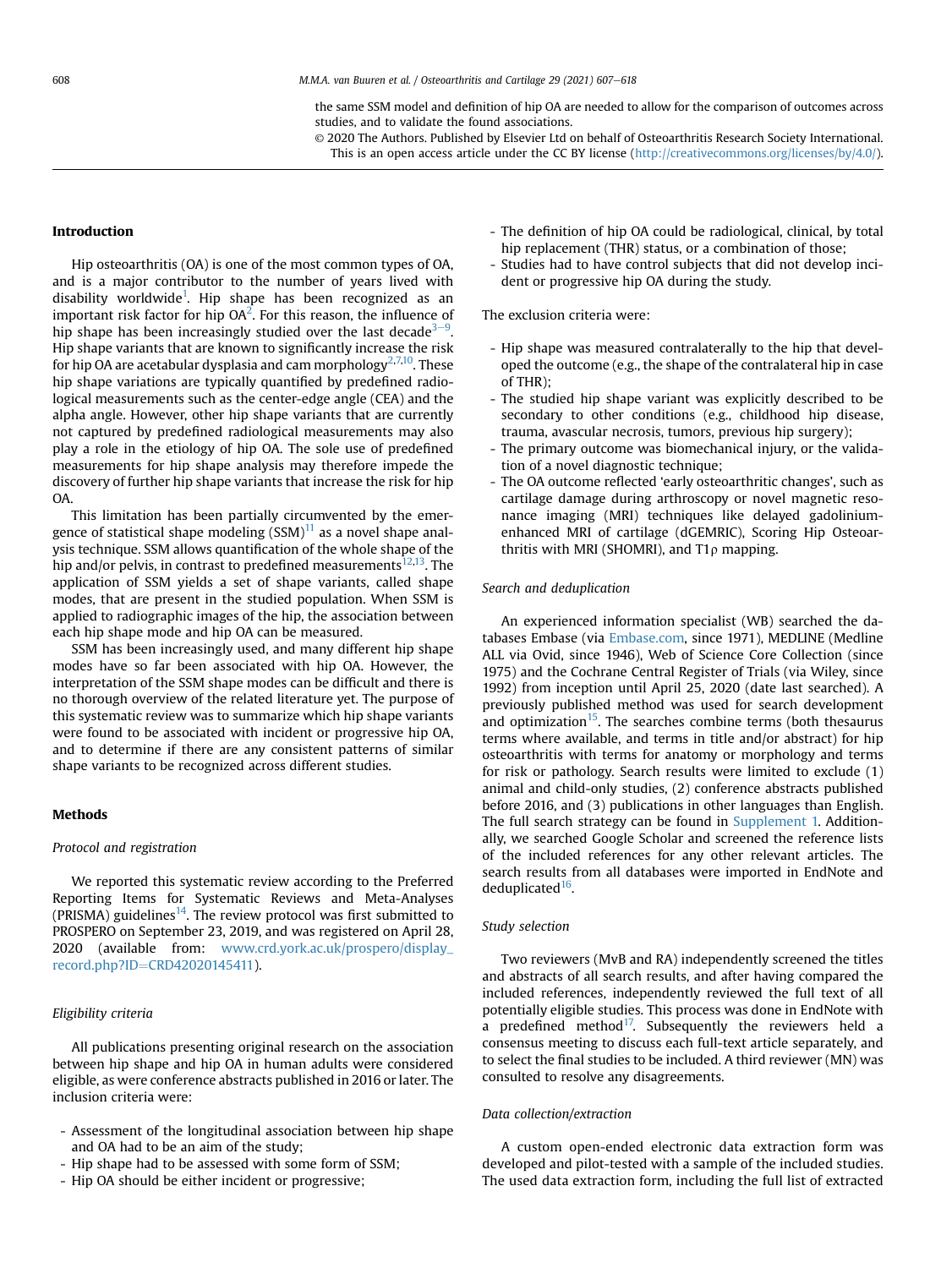variables, can be found in Supplement 2. Data extraction was independently performed in duplicate by two reviewers (MvB and RA), and the results were compared in a consensus meeting. For one conference abstract of which the full text was not published yet, the reviewers requested and received the full text manuscript from the authors.

#### Risk of bias assessment

We used the Newcastle-Ottawa Scale (NOS) to assess the risk of bias of the individual studies<sup>[18](#page-10-0)</sup>. We used either the cohort version or the case-control version as appropriate. The questions and the scoring key can be found in Supplement 3. The two reviewers (MvB and RA) independently appraised the quality of the individual studies, and disagreements were resolved in a consensus meeting. Publication bias was reduced by searching for recent conference abstracts and by searching Google Scholar for gray literature.

#### Statistical shape analysis

The application of SSM requires all images (e.g., radiographs) to be annotated by placing a set of points around the outline of the bone. To negate the effect of size and orientation, the outline of the bone (the shape) across images is usually aligned first using a technique called Procrustes analysis. Principal component analysis (PCA) is then applied to identify the main variations in shape (called shape modes) within the given population (i.e., across all images), summarized as a statistical shape model. Shape modes are stored as a set of continuous variables, usually standardized to have a mean of 0 and a standard deviation of 1, and are linearly independent of each other. These shape modes represent the apparent radiographic shape, and may not always match the true anatomic shape due to the influence of subject positioning and radiographic projection effects. Shape modes are ordered by their contribution to the total shape variance, the lower mode numbers being the most contributing. Because the SSM process arbitrarily assigns deviations from the mean shape as either positive or negative, a certain shape variant can either be positively or negatively (inversely) associated with the outcome. Furthermore, due to the nature of PCA the definition of individual shape modes will be data dependent and thus will vary across datasets/studies.

#### Data synthesis

The main outcome measures that we extracted were the measures of association for the relationship between SSMdefined hip shape and OA. These could be odds ratios (OR), relative risk (RR), prevalence ratios (PR), or any other association measures. If present, the covariate-adjusted measures were extracted. We only performed qualitative data synthesis, as the use of SSM models resulting from different studies precludes statistical pooling and thus meta-analysis. To still be able to summarize associations, we qualitatively compared the descriptions (as provided in the original papers) of the different hip shape modes from across studies. The reported shape descriptions are therefore either the literal descriptions by the original authors, or the reviewers' interpretation of the original figures if these were unambiguous. If neither was the case, we did not report a shape description.

#### Results

#### Study selection

The initial database searches yielded 4,618 unique references, which were screened by title and abstract. Twenty-five of these had used SSM to quantify hip shape and were retrieved for full-text reading. The screening and inclusion process as well as the reasons for exclusion are shown in [Fig. 1.](#page-3-0) Finally, we included nine articles in this review $19-27$  $19-27$ .

#### Study characteristics

The main characteristics of the nine included studies (published between 2007 and 2017) are presented in [Table I.](#page-4-0) The study by Mezhov et  $al.^{27}$  $al.^{27}$  $al.^{27}$  has only been published as a conference abstract as of yet, but we received the full manuscript from the authors upon request. The included studies present data on a total population of 4,706 subjects, with 6,483 hips analyzed with SSM. Not all subjects were unique, since some parts of study populations were used in two separate articles<sup>[20,23,25](#page-10-0),27</sup>. The Rotterdam Study population was also used twice, but random samples were drawn, making dupli-cate entry of subjects unlikely<sup>[19,24](#page-10-0)</sup>. Factoring in the use of data from these study populations in separate articles, the number of unique hips analyzed with SSM was 4,584. Median sample size was 664 subjects (range  $110-831$ ) and median follow-up period was  $6.5$ years (range 5-19). The overall proportion of females was 69.0%, ranging from  $51\frac{\cancel{2}^{3}}{27}$  to  $100\frac{\cancel{2}^{2}}{26}$ . The mean age of included sub-jects ranged from 53.6<sup>[20](#page-10-0)</sup> to 70.7<sup>26</sup>, with a pooled mean age of 61.8 years across all studies.

#### Risk of bias

A summary of the risk of bias assessment is presented in [Table II,](#page-5-0) whereas an extensive overview can be found in Supplement 2. Eight of the included studies were deemed as having good meth-odological quality, with a low risk of bias<sup>[19](#page-10-0)–[22,24](#page-10-0)–27</sup>. When strictly following the NOS guidelines, one study scored poorly because of self-reported THR assessment and the lost to follow-up rate<sup>23</sup>. However, the reviewers considered the overall quality of this study sufficient to regard the findings as reliable.

#### Assessment of exposure and outcome

An overview of the assessment of exposure and outcome in each study can be found in [Table III](#page-5-0). Seven studies $19-22,24-26$  $19-22,24-26$  $19-22,24-26$  $19-22,24-26$  $19-22,24-26$  used pelvic radiographs to assess hip shape, whereas the other two $23,27$  $23,27$  used Dual-energy X-ray absorptiometry (DXA). The SSM points used to outline the hip shape varied from  $16^{19}$  $16^{19}$  $16^{19}$  to  $85^{23,27}$  $85^{23,27}$  $85^{23,27}$ . Three studies only described the femoral head<sup>[19](#page-10-0)</sup> or part of the proximal femur<sup>21,26</sup>. Three studies additionally included the acetabular roof $22,23,27$  $22,23,27$ . The remaining three studies also included the ipsilateral lower pelvis, consisting of the acetabulum, the pelvic teardrop, and the pubic and ischial bones<sup>[20](#page-10-0),[24,25](#page-10-0)</sup>. All studies<sup>19-[27](#page-10-0)</sup> used the ASM toolkit (University of Manchester, Manchester, UK) to annotate the images. Seven studies also used this toolkit to create the SSM, while two studies $^{23,27}$  $^{23,27}$  $^{23,27}$  $^{23,27}$  $^{23,27}$  additionally used SHAPE software (University of Aberdeen, Aberdeen, UK) for this. Both the ASM toolkit and the SHAPE software are based on Procrustes analysis and PCA.

Eight studies<sup>[19](#page-10-0),[20,22](#page-10-0)–[27](#page-10-0)</sup> used THR as a definition for hip OA. Other used definitions were Kellgren–Lawrence (KL) grade  $\geq 2^{21,24}$ , and increase in KL grade of  $\geq$ 3 points compared to baseline<sup>[19](#page-10-0)</sup>, Croft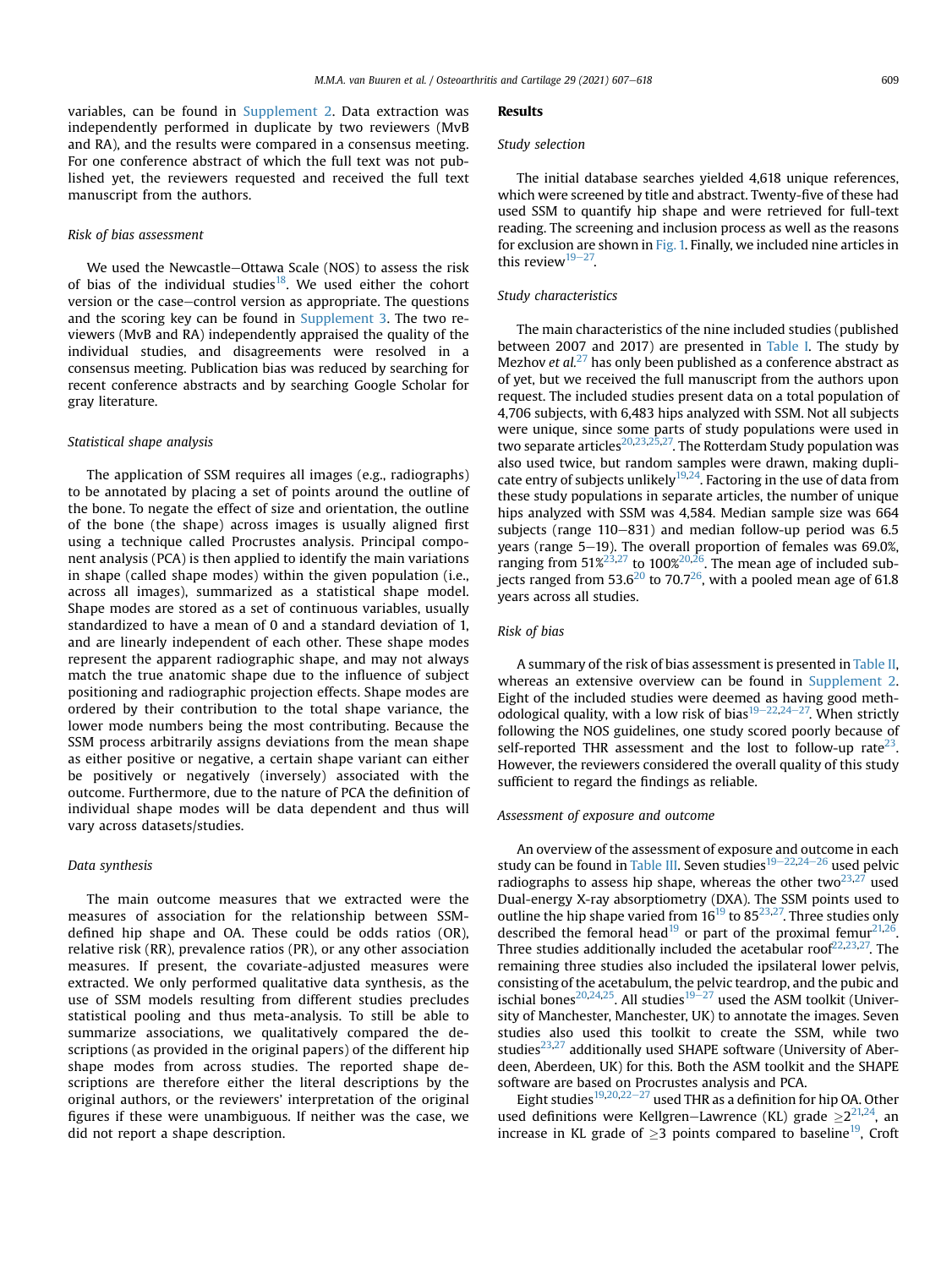<span id="page-3-0"></span>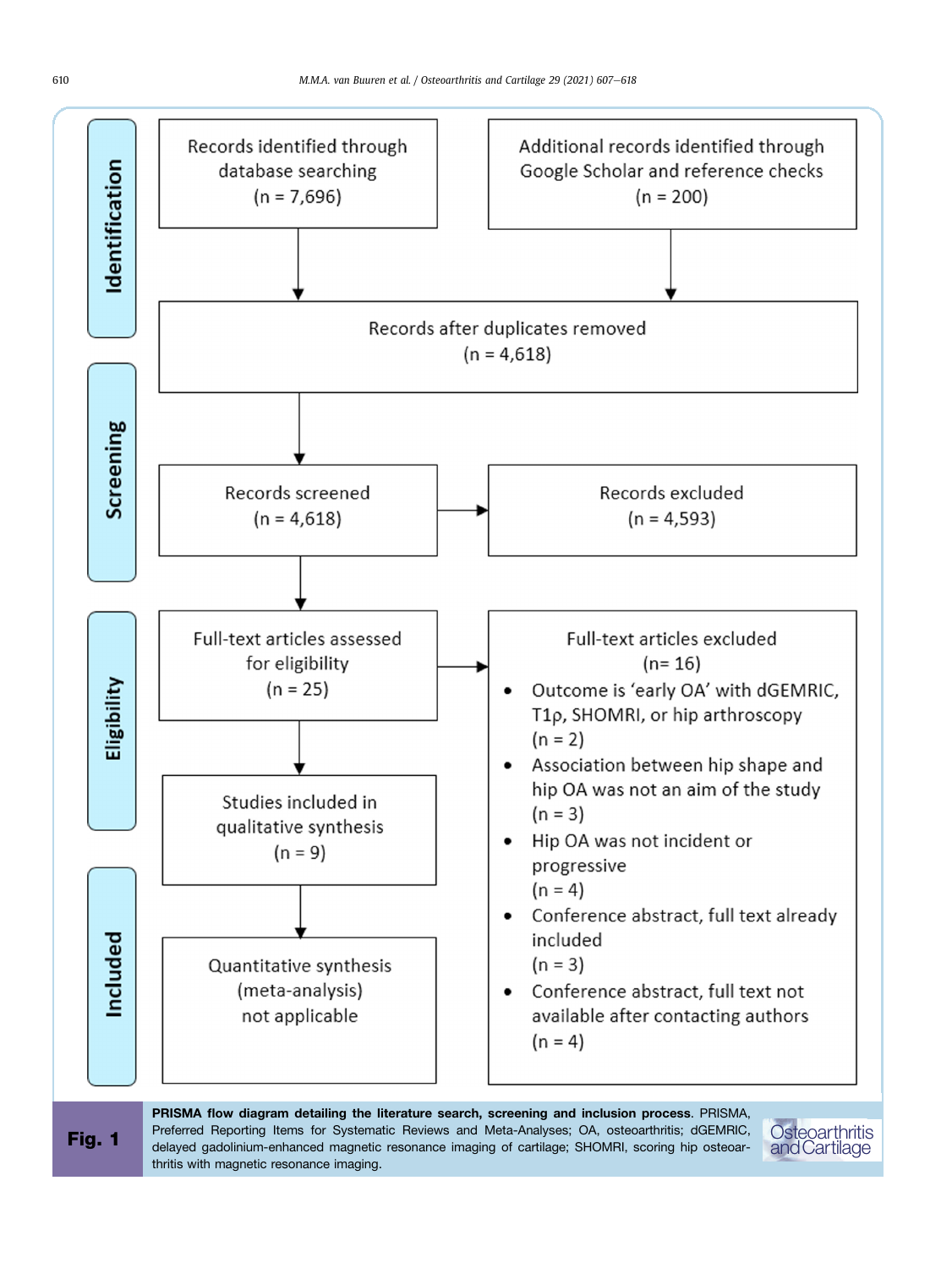<span id="page-4-0"></span>

| Study                                   | Country   | Study population Study design |                         |     |       | N subjects N hips Age in years, mean (SD) % Females Mean follow-up |      |            |
|-----------------------------------------|-----------|-------------------------------|-------------------------|-----|-------|--------------------------------------------------------------------|------|------------|
| Agricola et al. $(2015)^{20}$           |           | Netherlands CHECK study       | Prospective cohort      | 550 | 1.100 | 55.8(5.1)                                                          | 100% | 5 years    |
|                                         | UK        | Chingford study               | Nested case-control 114 |     | 114   | 53.6(5.4)                                                          | 100% | 19 years   |
| Agricola et al. $(2013)^{25}$           |           | Netherlands CHECK study       | Prospective cohort      | 723 | 1.411 | 55.9(5.2)                                                          | 79%  | 5 years    |
| Ahedi <i>et al.</i> $(2017)^{23}$       | Australia | TASOAC study                  | Prospective cohort      | 831 | 831   | 63.2(7.5)                                                          | 51%  | 10 years   |
| Barr <i>et al.</i> $(2012)^{22}$        | UK        | PCR study                     | Nested case-control 195 |     | 102   | 62.7(10.7)                                                         | 68%  | 5 years    |
| Castaño-Betancourt et al. $(2013)^{24}$ |           | Netherlands Rotterdam Study   | Prospective cohort      | 688 | .283  | 65.6*                                                              | 58%  | 6.5 years  |
| Gregory et al. $(2007)^{19}$            |           | Netherlands Rotterdam Study   | Nested case-control 110 |     | 110   | $68.7(5.9)$ <sup>+</sup>                                           | 75%  | 6 years    |
| Lynch <i>et al.</i> $(2009)^{26}$       | USA       | <b>SOF</b>                    | Nested case-control 351 |     | 351   | $70.7(4.4)$ <sup>+</sup>                                           | 100% | 8.3 years  |
| Mezhov et $al^{27}$                     | Australia | TASOAC study                  | Prospective cohort      | 802 | 799   | $62.5(7.3)$ <sup>+</sup>                                           | 51%  | 12.1 years |
| Nelson <i>et al.</i> $(2014)^{21}$      | USA       | JoCoOA project                | Nested case-control 342 |     | 382   | 61.7(9.0)                                                          | 61%  | 6 years    |

UK, United Kingdom; USA, United States of America; CHECK, Cohort Hip and Cohort Knee; TASOAC, Tasmanian Older Adults Cohort; PCR, Primary Care Rheumatology; SOF, Study of Osteoporotic Fractures; JoCoOA, Johnston County Osteoarthritis; SD, standard deviation.

No measure of variability was reported.

<sup>†</sup> Pooled mean and SD calculated by reviewers.

Table I Characteristics of the nine included studies Contracteristics of the nine included studies Contracteristics of the nine included studies Contracteristics of the nine included studies Contracteristics of the nine in

a mode with "acetabular retroversion", combined with a "flat head–neck junction and broad femoral neck"<sup>[25](#page-10-0)</sup>.

#### The association between hip shape and radiographic hip OA

Studies that mainly used radiographic hip OA as outcome measure<sup>[19](#page-10-0),[21,24,26](#page-10-0)</sup> are summarized in [Table V,](#page-7-0) whereas the complete results (including non-significant associations) can be found in Supplement 2. At least one shape mode per study was statistically significantly associated with hip OA (median 3 modes, range  $1-6$ ) at the chosen alpha level. In all four studies the outcome was incident hip OA (baseline OA scores of  $0-1$ ). Two studies<sup>24,[26](#page-10-0)</sup> used a combined definition of hip OA, where THR and radiographic hip OA were pooled into a single endpoint. However, one of those studies only seemed to present radiographic hip OA cases in their results, and no THRs<sup>24</sup>. Two studies<sup>24,26</sup> used Bonferroni correction for multiple testing.

Thirteen hip shape modes were associated with incident radiographic hip OA. One study<sup>[21](#page-10-0)</sup> presented two hip shape modes that showed different associations in different subgroups. In this study, mode 2 (representing alterations in the transition between greater trochanter and femoral neck and femoral neck length and thickness) was inversely associated with symptomatic radiographic hip OA in the entire study population, but positively associated with radiographic hip OA in males only. Positive mode 2 scores represented flattening of the femoral head, suggestive of cam morphology. Two $19,21$  out of four studies found shape modes representing cam morphology; and the only study that included the acetabulum in their model<sup>[24](#page-10-0)</sup> found shape modes representing dysplasia. Acetabular version was also associated with radiographic hip OA in that study, but the type (ante- or retroversion) was unspecified $^{24}$ .

#### The association between hip shape and clinical hip OA

One study<sup>[25](#page-10-0)</sup> used a clinical definition of hip OA, namely the ACR criteria, next to another definition (THR). They found no statistically significant associations between baseline hip shape modes and ACR criteria at follow-up. Another study<sup>[21](#page-10-0)</sup> made the distinction between symptomatic radiographic hip OA and overall radiographic hip OA. This study found associations between different shape modes and symptomatic radiographic hip OA in the overall

grade  $\geq$ 2<sup>[26](#page-10-0)</sup>, and meeting the American College of Rheumatology  $(ACR)$  criteria<sup>25</sup>. Some studies included multiple definitions of hip OA, either creating subgroups per outcome definition<sup>19,25</sup> or pool-ing multiple definitions into one group<sup>[24,26](#page-10-0)</sup>. Six studies<sup>[19](#page-10-0)–[21,24](#page-10-0)–[26](#page-10-0)</sup> used incident hip OA as the outcome, meaning all cases had baseline OA scores (e.g., KL, Croft) of  $0-1$ . In the remaining three studies $22,23,27$  $22,23,27$ , the distinction between incidence and progression could not be made because part of the study sample already had OA scores  $\geq$  2 at baseline. All studies corrected for two or more covariates in their analyses $19-26$  $19-26$ .

#### The association between hip shape and THR

The results from the studies that used THR as a separate outcome definition<sup>19,[20,22](#page-10-0),[23,25](#page-10-0),[27](#page-10-0)</sup> are summarized in [Table IV,](#page-6-0) whereas the complete results (including non-significant associations) can be found in Supplement 2. All six studies that used THR as a separate outcome measure found at least one shape mode that was statistically significantly associated with THR (median 2 modes, range  $1-6$ ) at the chosen alpha level. The indication for THR was incident hip OA in three studies $19,20,25$  $19,20,25$  $19,20,25$ , and incident or pro-gressive hip OA in the other three studies<sup>[22](#page-10-0),23,27</sup>. One study<sup>25</sup> used Bonferroni correction for multiple testing.

A total of 18 hip shape modes were associated with future THR across the different studies. One of these modes (describing a flattened head-neck junction, a flat major trochanter and a prominent acetabular posterior wall) showed a consistent association in two different populations, namely the CHECK and Ching-ford populations<sup>20</sup>. Five studies<sup>19,[20,23](#page-10-0),[25,27](#page-10-0)</sup> (out of the six that used THR as a separate outcome measure) found at least one shape mode consistent with cam morphology; and four<sup>20,22,[23,27](#page-10-0)</sup> out of six studies found a mode representing acetabular dysplasia. A hip shape variant possibly representing pincer morphology was associated with THR in one study<sup>25</sup> out of the six studies that included the acetabular roof in their model<sup>[20,22](#page-10-0)–[25](#page-10-0),27</sup>. The description of this shape mode was "more pronounced lateral acetabular rim" in this study. Deviations in acetabular version were associated with THR in both studies that included the acetabulum in their shape  $model^{20,25}$ . One study describes a shape mode with "a prominent acetabular posterior wall", possibly representing excessive acetabular anteversion, combined with "a flattened head-neck junction and a flat major trochanter"<sup>20</sup>. The other study describes

Osteoarthritis<br>and Cartilage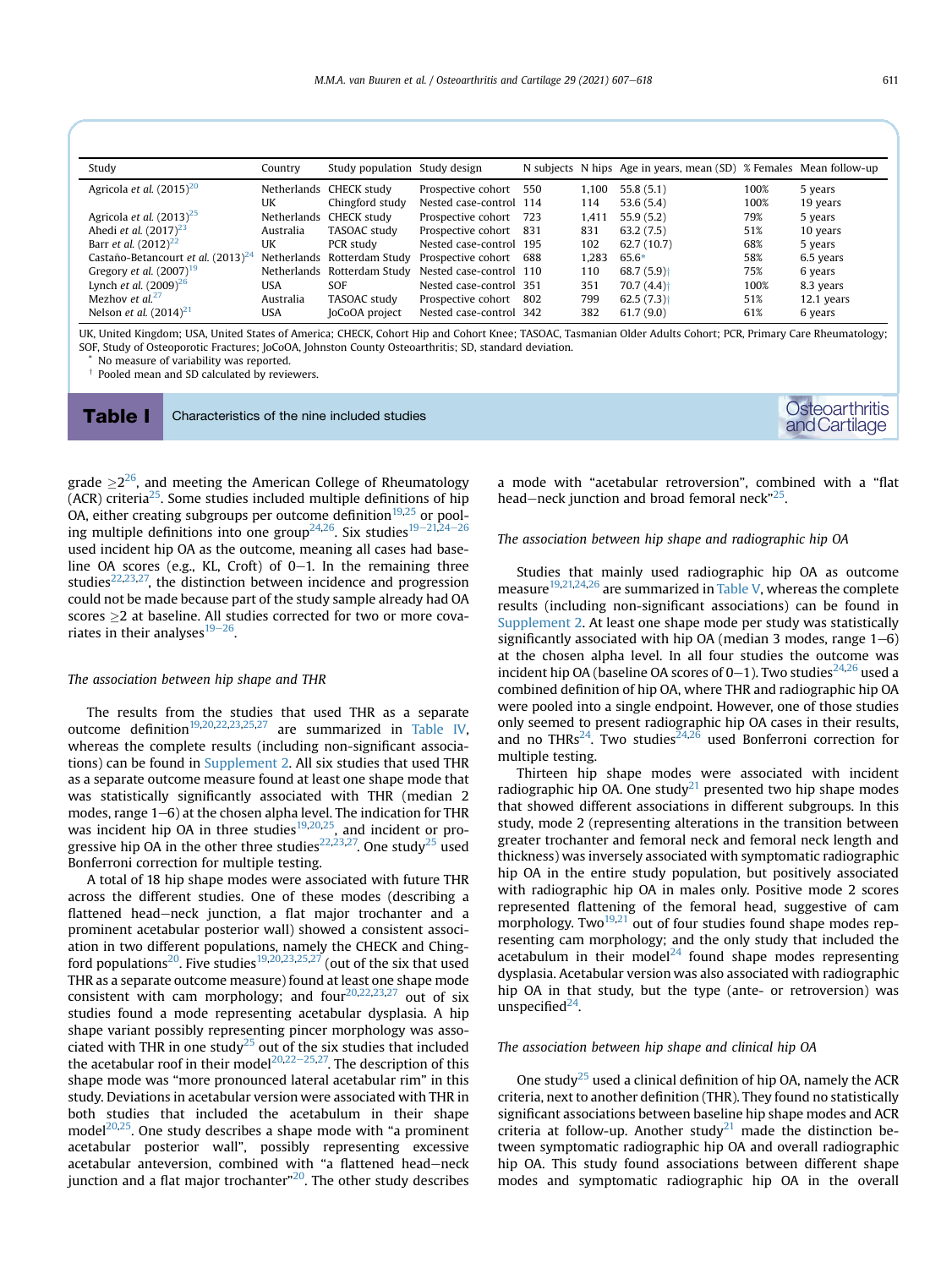<span id="page-5-0"></span>

| Study                                   | NOS version   | Selection | Comparability | Exposure/Outcome | Total stars | Quality Scoret |
|-----------------------------------------|---------------|-----------|---------------|------------------|-------------|----------------|
| Agricola et al. $(2015)^{20}$           | Case-Control* | $***$     | $\star\star$  | ***              | 9           | Good           |
|                                         | Cohort*       | $***$     | $\star\star$  | ***              | 9           | Good           |
| Agricola et al. $(2013)^{25}$           | Cohort        | $***$     | $\star\star$  | ***              | 9           | Good           |
| Ahedi <i>et al.</i> $(2017)^{23}$       | Cohort        | ****      | $\star\star$  | ☆★☆              |             | Poor           |
| Barr <i>et al.</i> $(2012)^{22}$        | Case-Control  | ★☆★★      | $\star\star$  | ★★☆              |             | Good           |
| Castaño-Betancourt et al. $(2013)^{24}$ | Cohort        | $***$     | $\star\star$  | ***              | 9           | Good           |
| Gregory et al. $(2007)^{19}$            | Case-Control  | ****      | ★☆            | ***              | 8           | Good           |
| Lynch <i>et al.</i> $(2009)^{26}$       | Case-Control  | ★☆★★      | $\star\star$  | ***              | 8           | Good           |
| Mezhov et $al^{27}$                     | Cohort        | ****      | ★☆            | ★★☆              |             | Good           |
| Nelson <i>et al.</i> $(2014)^{21}$      | Case-Control  | ****      | $\star\star$  | ***              | 9           | Good           |

See Supplement 2 for the reviewers' considerations for each question. See Supplement 3 for score calculation. NOS, Newcastle-Ottawa Scale.

\* Two versions of NOS were used: NOS case-control for the Chingford population, and NOS cohort for the Cohort Hip and Cohort Knee population.

 $^\dagger$  The table shows the stars earned for each domain, and the total amount of stars.

Table II Newcastle-Ottawa Scale for risk of bias assessment

| Study                                             | Exposure assessment |                          |                                                                            | Outcome assessment               |                                                                                           |                                       |                        |  |
|---------------------------------------------------|---------------------|--------------------------|----------------------------------------------------------------------------|----------------------------------|-------------------------------------------------------------------------------------------|---------------------------------------|------------------------|--|
|                                                   | Imaging<br>modality | N points in SSM<br>model | Anatomical regions<br>included in SSM<br>model                             | Software used<br>for SSM         | Protocol pelvic<br>radiograph                                                             | Hip OA<br>definition                  | Hip OA type            |  |
| Agricola et al.<br>$(2015)^{20}$                  | X-ray               | 75 <sup>a</sup>          | Proximal femur and<br><b>ASM</b> toolkit<br>lower pelvis                   |                                  | AP weight-<br>bearing, $15^{\circ}$ IR <sup>1</sup><br>AP supine,<br>neutral <sup>2</sup> | <b>THR</b>                            | Incident               |  |
| Agricola et al.<br>$(2013)^{25}$                  | X-ray               | 75 <sup>a</sup>          | Proximal femur and<br>lower pelvis                                         | <b>ASM</b> toolkit               | AP weight-<br>bearing, $15^\circ$ IR                                                      | THR/ACR<br>criteria*                  | Incident               |  |
| Ahedi et al.<br>$(2017)^{23}$                     | <b>DXA</b>          | 85 <sup>b</sup>          | Proximal femur and<br>acetabular roof                                      | <b>ASM</b><br>$to$ olkit + SHAPE | AP weight-<br>bearing, $10^\circ$ IR                                                      | <b>THR</b>                            | Incident & progressive |  |
| Barr et al.<br>$(2012)^{22}$                      | X-ray               | 16 <sup>c</sup><br>45    | Femoral head and<br>superior neck<br>Proximal femur and<br>acetabular roof | <b>ASM</b> toolkit               | AP unspecified                                                                            | <b>THR</b>                            | Incident & progressive |  |
| Castaño-<br>Betancourt<br>et al.<br>$(2013)^{24}$ | $X$ -ray            | 67                       | Proximal femur and<br>lower pelvis                                         | <b>ASM</b> toolkit               | AP weight-<br>bearing, $10^\circ$ IR                                                      | THR/KL $> 2**$                        | Incident               |  |
| Gregory et al.<br>$(2007)^{19}$                   | X-ray               | 16 <sup>c</sup>          | Femoral head and<br>superior neck                                          | <b>ASM</b> toolkit               | AP weight-<br>bearing, $10^\circ$ IR                                                      | THR/KL<br>increase of $>3$<br>points* | Incident               |  |
| Lynch et al.<br>$(2009)^{26}$                     | X-ray               | 60 <sup>d</sup>          | Proximal femur                                                             | <b>ASM</b> toolkit               | AP supine, 15<br>$-30^\circ$ IR                                                           | THR/Croft $>2**$                      | Incident               |  |
| Mezhov et al. $27$                                | <b>DXA</b>          | 85 <sup>b</sup>          | Proximal femur and<br>acetabular roof                                      | <b>ASM</b><br>$to$ olkit + SHAPE | AP weight-<br>bearing, $10^\circ$ IR                                                      | <b>THR</b>                            | Incident & progressive |  |
| Nelson et al.<br>$(2014)^{21}$                    | X-ray               | 60 <sup>d</sup>          | Proximal femur                                                             | <b>ASM</b> toolkit               | AP supine, $15^\circ$<br>IR                                                               | $KL \geq 2$                           | Incident               |  |

a,b.c.d<sup>-</sup>These pairs of studies used the same point set for annotation; <sup>1</sup>Protocol used in Cohort Hip and Cohort Knee (CHECK); <sup>2</sup>Protocol used in Chingford cohort; \*These studies used two definitions for hip OA and performed subgroup analyses for the separate outcomes; \*\*These studies used two definitions for hip OA and pooled these into one group; SSM, statistical shape modeling; OA, osteoarthritis; DXA, Dual-energy X-ray Absorptiometry; ASM, Active Shape Modelling; AP, anteroposterior; IR, internal rotation; THR, total hip replacement; KL, Kellgren-Lawrence grade, ACR, American College of Rheumatology criteria for hip OA.

Table III Overview of the exposure and outcome assessments used in the included studies

Osteoarthritis<br>andCartilage

Osteoarthritis<br>andCartilage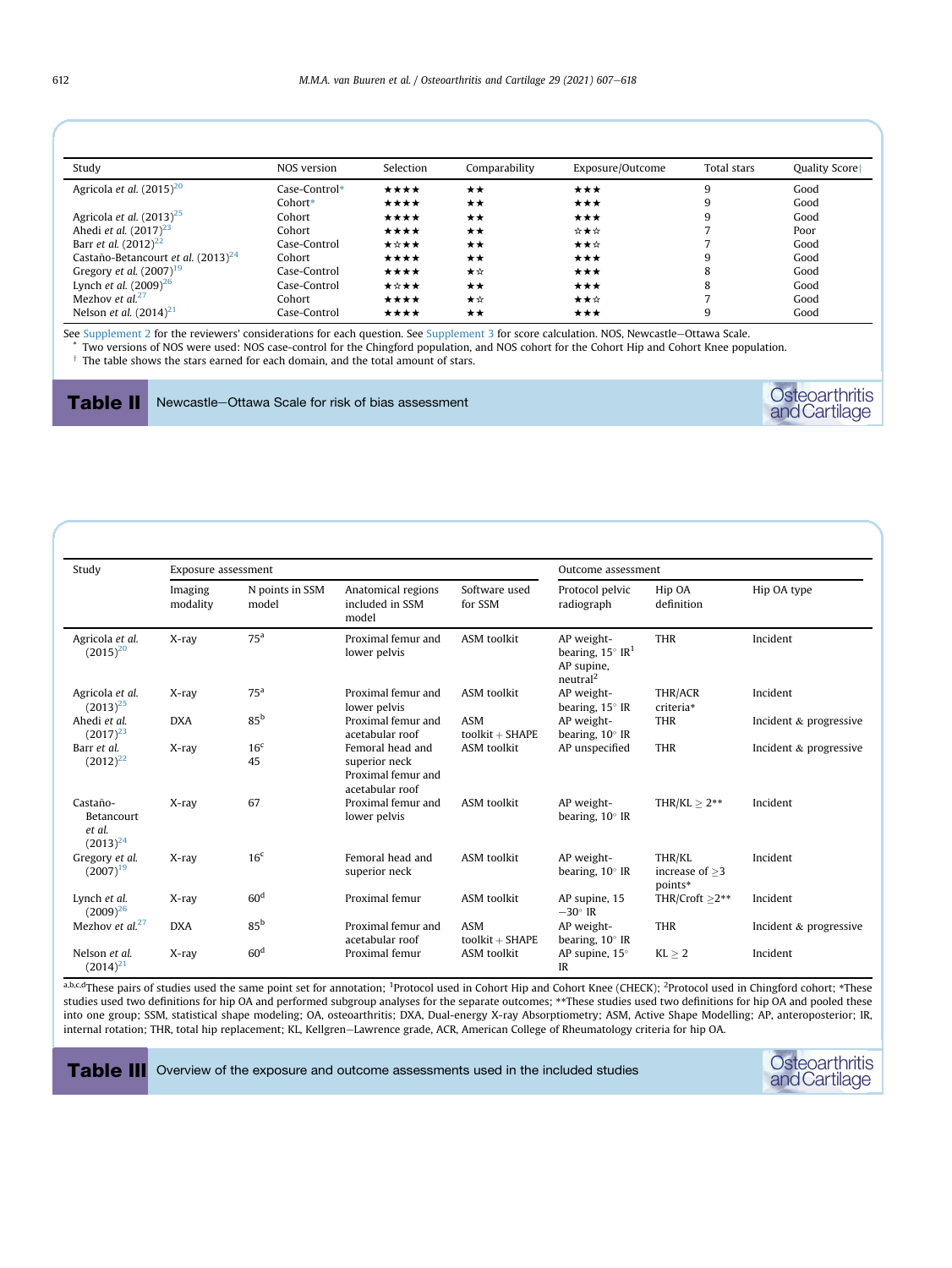<span id="page-6-0"></span>

| Study                                         | Association Subgroup<br>measure |                  | Shape<br>mode            | Explained<br>variance                                                                                    | Shape that is associated with<br>total hip replacement*                                                                                                       | Effect size (95% CI) P-value Alpha level Covariates |                 |                                  |                                                                         |
|-----------------------------------------------|---------------------------------|------------------|--------------------------|----------------------------------------------------------------------------------------------------------|---------------------------------------------------------------------------------------------------------------------------------------------------------------|-----------------------------------------------------|-----------------|----------------------------------|-------------------------------------------------------------------------|
| Agricola et al.<br><b>OR</b><br>$(2015)^{20}$ |                                 | Chingford        | $\overline{2}$           | $\equiv$                                                                                                 | Longer and narrower femoral<br>neck                                                                                                                           | $1.61(1.02 - 2.54)$                                 | 0.042           | 0.05                             |                                                                         |
|                                               |                                 | 17               | $\overline{\phantom{a}}$ | Flattened head-neck junction,<br>a flat major trochanter and a<br>prominent acetabular posterior<br>wall | $0.41(0.23 - 0.82)$                                                                                                                                           | 0.01                                                |                 |                                  |                                                                         |
|                                               | <b>CHECK</b>                    | 4                |                          | Non-spherical femoral head,<br>together with a shallow<br>acetabulum                                     | $0.38(0.20 - 0.69)$                                                                                                                                           | 0.002                                               | 0.05            | Age<br><b>BMI</b><br>Baseline KL |                                                                         |
|                                               |                                 |                  | 11                       |                                                                                                          | Smaller femoral head, smaller<br>major trochanter                                                                                                             | $2.18(1.23 - 3.86)$                                 | 0.008           |                                  |                                                                         |
|                                               |                                 |                  | 15                       |                                                                                                          | Orientation of pelvis & greater<br>trochanter<br>More medial projection of                                                                                    | $1.66(1.02 - 2.68)$                                 | 0.04            |                                  |                                                                         |
|                                               |                                 |                  | 17                       |                                                                                                          | greater trochanter<br>Flattened head-neck junction,<br>a flat major trochanter, and a<br>prominent acetabular posterior<br>wall                               | $0.51(0.33 - 0.80)$                                 | 0.003           |                                  |                                                                         |
|                                               |                                 |                  | 22                       |                                                                                                          | Less concavity superior head-<br>neck junction                                                                                                                | $1.90(1.29 - 2.78)$                                 | 0.001           |                                  |                                                                         |
| Agricola et al.                               | <b>OR</b>                       | Overall          | $\overline{7}$           | $\overline{\phantom{0}}$                                                                                 | Shorter femoral neck                                                                                                                                          | $0.54(0.38 - 0.78)$                                 | 0.001           | 0.002                            | Age                                                                     |
| $(2013)^{25}$                                 |                                 |                  | 11                       | $\overline{\phantom{0}}$                                                                                 | Flat head-neck junction, broad 1.78 (1.28-2.47)<br>femoral neck, acetabular<br>retroversion                                                                   |                                                     | 0.001           |                                  | <b>BMI</b><br>Gender                                                    |
|                                               |                                 | 12               |                          | Less superior joint space width,<br>more pronounced lateral<br>acetabular rim                            | $2.10(1.46 - 3.04)$                                                                                                                                           | < 0.001                                             |                 |                                  |                                                                         |
|                                               |                                 | 15               | $\overline{\phantom{0}}$ | Wider femoral neck, less head- 1.90 (1.39-2.59)<br>neck offset                                           |                                                                                                                                                               | < 0.001                                             |                 |                                  |                                                                         |
|                                               |                                 |                  | 22                       |                                                                                                          | Not described, not shown in<br>figures                                                                                                                        | $0.59(0.42 - 0.81)$                                 | 0.001           |                                  |                                                                         |
| Ahedi et al.<br>$(2017)^{23}$                 | PR                              | Overall          | 2                        | 14.0%                                                                                                    | Greater neck-shaft angle,<br>narrower femoral neck, smaller<br>& flatter femoral head, less<br>acetabular coverage                                            | $1.60(1.20 - 2.15)$                                 | $<0.05**$ 0.05  |                                  | Age<br><b>BMI</b><br>Gender                                             |
|                                               |                                 |                  | 4                        | 6.0%                                                                                                     | Wider femoral neck, larger<br>femoral head, larger joint space<br>width, loss of sphericity at<br>transition superior neck to head<br>(pistol-grip deformity) | $0.63(0.50 - 0.84)$                                 | ${<}0.05**$     |                                  |                                                                         |
| Barr et al.<br>$(2012)^{22}$                  | <b>OR</b>                       | 45-point model 2 |                          |                                                                                                          | Poor acetabular coverage,<br>steeper neck-shaft angle                                                                                                         | $0.17(0.04 - 0.71)$                                 | $< 0.05**$ 0.05 |                                  | Baseline KL<br>Clinical factors <sup>+</sup><br>Geometrical<br>factors: |
| Gregory et al.<br>$(2007)^{19}$               | <b>OR</b>                       | Overall          | 3                        |                                                                                                          | Sharp transition from femoral<br>head to the upper neck                                                                                                       | $3.71(1.33 - 10.4)$ §                               | 0.012           | 0.05                             | Age<br>Gender                                                           |
|                                               |                                 |                  | 6                        | $\overline{\phantom{0}}$                                                                                 | Less pronounced curve from<br>upper femoral neck into the<br>head, sharper transition from<br>femoral head to the lower neck                                  | $2.35(1.15 - 4.82)$ §                               | 0.019           |                                  |                                                                         |
| Mezhov et $al^{27}$                           | RR                              | Overall          | $\overline{2}$           |                                                                                                          | Decreasing acetabular coverage 1.57 (1.01-2.46)                                                                                                               |                                                     | $<0.05**$ 0.05  |                                  | WOMAC pain                                                              |
|                                               |                                 |                  | $\overline{4}$           |                                                                                                          | Non-spherical femoral head                                                                                                                                    | $0.65(0.44 - 0.97)$                                 | $< 0.05**$      |                                  | OARSI grade                                                             |

\*These shapes are positively associated with the outcome, unless stated otherwise. For a visual impression of what these shape modes look like, we refer to the original articles. Effect sizes are shown per 1 SD increase in shape mode value. An effect size ratio between 0 and 1 indicates that the negative SDs are associated with the outcome, and ratios above 1 indicate that positive SDs are associated with the outcome. Descriptions in regular typeface are taken literally from the original papers, while descriptions in italics are interpreted from the figures of the original papers; \*\*Exact P-values were not given, but were under the alpha level of 0.05; †Clinical factors: use of a stick, physical function (from WOMAC), duration of pain; ¿Geometrical factors: acetabular depth, center-edge angle, baseline minimum joint space width and femoral head migration; §ORs are for OA with THR vs OA without THR; CI: confidence interval; OR: odds ratio; PR: prevalence ratio; RR: relative risk; CHECK: Cohort Hip and Cohort Knee; BMI: body mass index; KL: Kellgren-Lawrence grade; WOMAC: Western Ontario and McMaster Universities Osteoarthritis Index; OARSI: Osteoarthritis Research Society International; SD: standard deviation.

Table IV Hip shape modes significantly associated with total hip replacement outcome

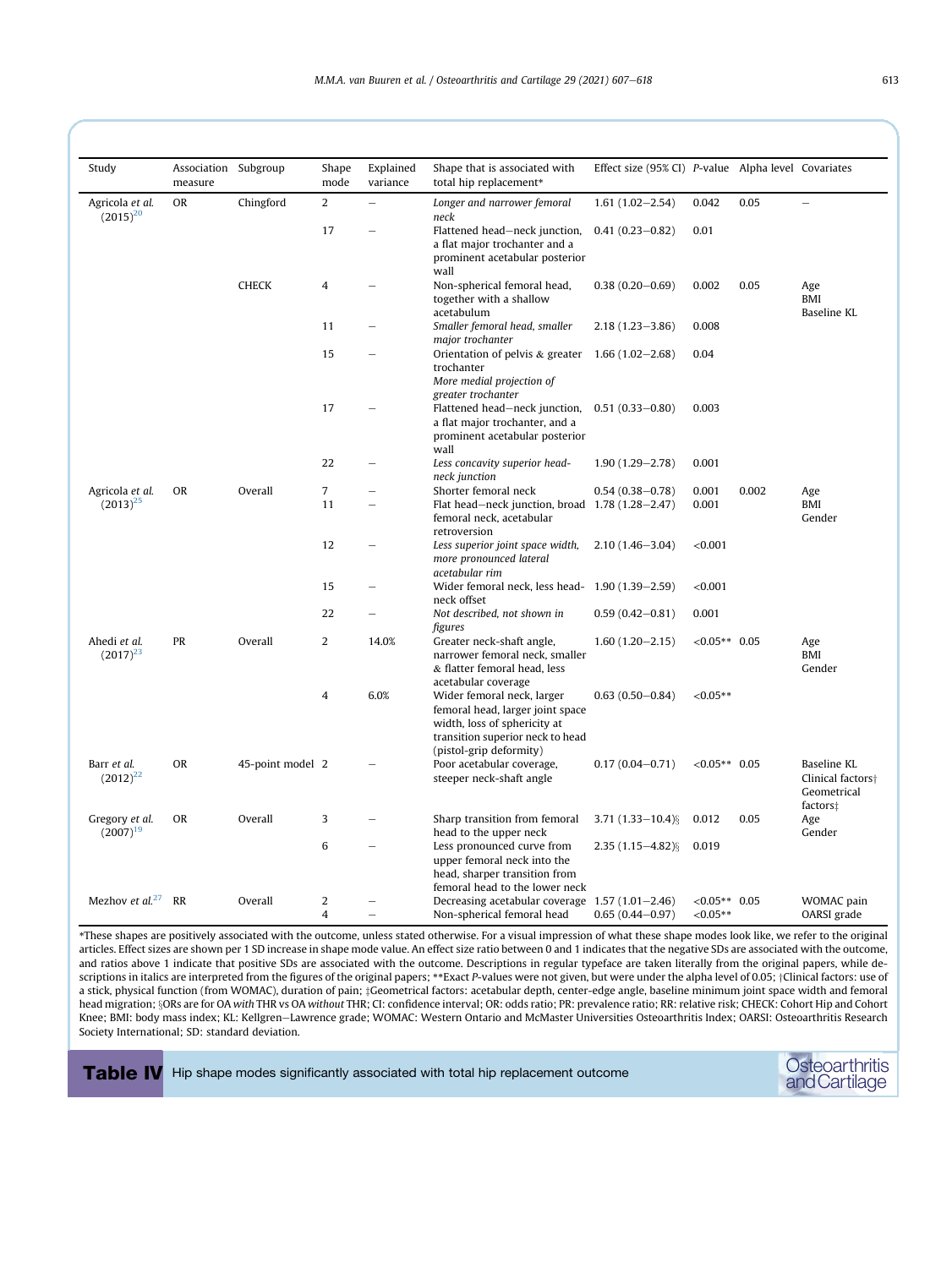<span id="page-7-0"></span>

| Study                                       | Association Subgroup<br>measure |                                 | Shape<br>mode | Explained<br>variance                                                                 | Shape that is associated with<br>radiographic hip osteoarthritis*                                                                                                                                                       | Effect size (95% CI) P-value Alpha level Covariates |                   |       |                                                    |
|---------------------------------------------|---------------------------------|---------------------------------|---------------|---------------------------------------------------------------------------------------|-------------------------------------------------------------------------------------------------------------------------------------------------------------------------------------------------------------------------|-----------------------------------------------------|-------------------|-------|----------------------------------------------------|
| Castaño-<br>Betancourt                      | <b>OR</b>                       | Overall <sup>a</sup>            | 5             | $\equiv$                                                                              | Less covering of the femoral head<br>by the acetabulum                                                                                                                                                                  | $0.65(0.54 - 0.77)$                                 | $< 0.0001$ 0.0021 |       | Age<br>Gender                                      |
| et al.                                      |                                 |                                 | 9             |                                                                                       | Shorter femoral neck                                                                                                                                                                                                    | $1.40(1.14 - 1.72)$                                 | 0.001             |       | BMI                                                |
| $(2013)^{24}$                               |                                 | Baseline KL 0 <sup>a</sup>      | 12            | $\equiv$                                                                              | Variation in acetabular version with 1.69 (1.24–2.30)<br>corresponding rotation of the<br>femur <sup>+</sup>                                                                                                            |                                                     | 0.00094           |       |                                                    |
| Gregory et al.<br>$(2007)^{19}$             | <b>OR</b>                       | Overall                         | 6             |                                                                                       | Less pronounced curve from upper $1.62$ (1.08–2.45)<br>femoral neck into the head, sharper<br>transition from femoral head to the<br>lower neck                                                                         |                                                     | 0.02              | 0.05  | Age<br>Gender                                      |
| Lynch et al.<br>$(2009)^{26}$               | <b>OR</b>                       | Overall <sup>b</sup>            | 3             | 8.9%                                                                                  | Larger femoral head, longer and<br>thinner femoral neck relative to the<br>size of the trochanters and shaft                                                                                                            | $1.73(1.25 - 2.39)$                                 | < 0.001           | 0.005 | Age<br>Height<br>Hip BMD                           |
|                                             |                                 |                                 | 5             | 3.3%                                                                                  | Larger than average greater<br>trochanter size, smaller femoral<br>neck size relative to the average<br>size of the femoral head and shaft                                                                              | $2.31(1.63 - 3.28)$                                 | < 0.001           |       |                                                    |
|                                             |                                 | 9                               | 0.8%          | Large femoral head compared to<br>femoral neck, more pronounced<br>greater trochanter | $1.81(1.32 - 2.49)$                                                                                                                                                                                                     | < 0.001                                             |                   |       |                                                    |
| Nelson et al.<br><b>OR</b><br>$(2014)^{21}$ |                                 | Overall                         | 2             | 16.0%                                                                                 | Alterations in the transition<br>between greater trochanter and<br>femoral neck, a slight reduction in<br>femoral neck width, and a<br>qualitative impression of a longer<br>femoral neck compared to the mean<br>shape | $1.47(1.03 - 2.08)$ §                               | $< 0.05**$ 0.05   |       | Age<br>Gender<br><b>BMI</b><br>Race<br>Baseline KL |
|                                             |                                 |                                 | 3             | 12.5%                                                                                 | Alterations in the transition<br>between greater trochanter and<br>femoral neck, a somewhat flatter<br>femoral head                                                                                                     | $1.54(1.09 - 2.17)$ §                               | $< 0.05**$        |       |                                                    |
|                                             |                                 | Males                           | $\mathbf{1}$  | 37.4%                                                                                 | Larger trochanter, flatter<br>trochanter, a flattening of the<br>transition between femoral head<br>and neck                                                                                                            | $1.66(1.11 - 2.48)$                                 | ${<}0.05**$       |       |                                                    |
|                                             |                                 |                                 | 2             | 16.0%                                                                                 | Flattening of the femoral head,<br>somewhat suggestive of cam-type<br>change of femoroacetabular<br>impingement                                                                                                         | $1.49(1.01 - 2.19)$                                 | ${<}0.05**$       |       |                                                    |
|                                             |                                 | With baseline<br>symptoms       | 6             | 3.4%                                                                                  | Subtle differences in the size of the $2.11$ (1.28–3.50)§<br>greater trochanter, the length of the<br>femoral neck, and the transition<br>between the two†‡                                                             |                                                     | $< 0.05**$        |       |                                                    |
|                                             |                                 |                                 | 14            | 0.6%                                                                                  | Not described, not shown in figures                                                                                                                                                                                     | $1.80(1.06 - 3.07)$ §                               | ${<}0.05**$       |       |                                                    |
|                                             |                                 | Without<br>baseline<br>symptoms | 6             | 3.4%                                                                                  | Subtle differences in the size of the $1.94$ (1.20-3.11)<br>greater trochanter, the length of the<br>femoral neck, and the transition<br>between the two†‡                                                              |                                                     | $< 0.05**$        |       |                                                    |
|                                             |                                 |                                 | 11            | 1.1%                                                                                  | Alterations in the transition<br>between greater trochanter and<br>femoral neck                                                                                                                                         | $1.52(1.05 - 2.17)$ §                               | ${<}0.05**$       |       |                                                    |

\*These shapes are positively associated with the outcome, unless stated otherwise. For a visual impression of what these shape modes look like, we refer to the original articles. Effect sizes are shown per 1 SD increase in shape mode value. An effect size ratio between 0 and 1 indicates that the negative SDs are associated with the outcome, and ratios above 1 indicate that positive SDs are associated with the outcome. Descriptions in regular typeface are taken literally from the original papers, while descriptions in italics are interpreted from the figures of the original papers; \*\*Exact P-values were not given, but were under the alpha level of 0.05; <sup>a</sup>This study described a combined outcome definition (THR or KL  $\geq 2$  ) in their methods, but only presented KL  $\geq 2$  cases in their results;  $^{\rm b}$ This study used a combined outcome definition (THR or Croft  $\geq$ 2); †This study did not describe what the actual differences between positive and negative SDs were; ‡In the group *with* baseline symptoms a *decrease* in mode 6 score was associated with the outcome, while in the group without baseline symptoms an increase in mode 6 score was associated with the outcome; §OR for symptomatic radiographic hip osteoarthritis; CI: confidence interval; OR: odds ratio; KL: Kellgren-Lawrence grade; BMI: body mass index; BMD: bone mineral density; SD: standard deviation.

Table V Hip shape modes significantly associated with radiographic hip osteoarthritis outcomes Osteoarthritis

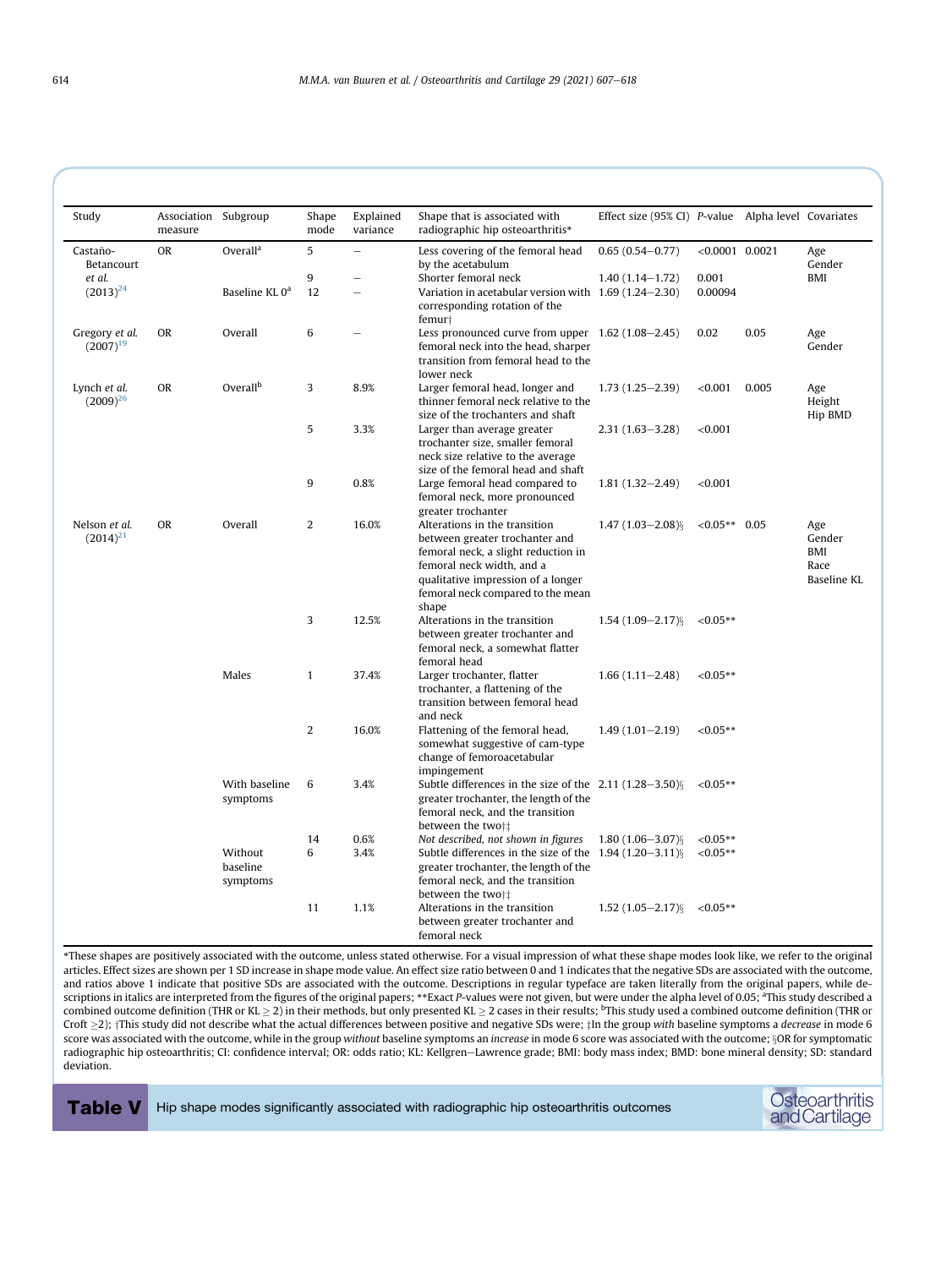population, as well as in subgroups with or without baseline symptoms [\(Table V](#page-7-0)).

# Discussion

In this systematic review we have summarized all available evidence from the published literature on the association between SSM-defined apparent radiographic hip shape and hip OA. Our results show that every published study on this topic that was included in this review found at least one hip shape mode statistically significantly associated with incident or progressive hip OA or future THR. Most studies found multiple (up to six) linearly independent hip shape modes associated with hip OA. Most of the included studies used different populations and different SSM point positions for their modeling, which complicates the comparison of hip shape modes between studies. However, in the following we attempt to discuss the overall patterns in radiographic hip shape that were found to be associated with hip OA.

Shape variants that likely represent cam morphology and acetabular dysplasia were consistently found to be associated with future THR and/or incidence or progression of radiographic hip OA. Shape modes that might represent cam morphology were described as "cam-type change of femoroacetabular impingement"<sup>21</sup>, "pistol-grip deformity"<sup>23</sup>, "less concavity of superior head–neck junction"<sup>25</sup>, "less pronounced curve from upper femoral neck into the head"<sup>[19](#page-10-0)</sup>, "less head-neck offset"<sup>25</sup>, "non-spherical femoral head"<sup>[20](#page-10-0),23,27</sup>, "flattening of the head-neck transition"<sup>21</sup>, and "flattening of the femoral head"<sup>21</sup>. Modes that may represent acetabular dysplasia were described as "less/poor/ decreasing acetabular coverage"<sup>[22](#page-10-0)–[24](#page-10-0),27</sup>, and "a shallow acetabu-lum"<sup>[20](#page-10-0)</sup>. The associations between hip OA and both cam morphology and acetabular dysplasia have already been proven in other studies that used traditional measurements, such as the alpha angle and the CEA<sup>[7,8,](#page-9-0)[10](#page-10-0),[28](#page-10-0)-35</sup>. Two cross-sectional studies that used SSM also found associations between cam morphology and the presence of hip  $OA^{36,37}$ . These studies were not included in our systematic review due to their cross-sectional design. Because there were no baseline OA measurements, it remains unclear whether the shape modes found in these studies preceded hip OA or resulted from it.

A shape mode possibly representing pincer morphology was also associated with THR in one of the studies included in this review<sup>25</sup>. Other studies, using traditional measurements such as the CEA and the crossover sign, did not find a positive association between pincer morphology and hip OA so  $far^{7,8,10}$  $far^{7,8,10}$  $far^{7,8,10}$  $far^{7,8,10}$ . Maybe the risk for hip OA is only increased when a pincer morphology is mixed with other shape features, or for certain subtypes of pincer morphology that are not captured with traditional measurements. A cross-sectional study<sup>[36](#page-11-0)</sup> (excluded from our systematic review) also found an association between pincer morphology and hip OA. In the shape mode of that particular study, the "pincer-type variation" was combined with a "larger femoral head and wider femoral neck". This combination could theoretically aggravate femoroacetabular impingement. However, since no baseline OA measurements were done in this study, the "pincer-type variation" shape mode could have also represented an osteophyte of the lateral acetabulum, secondary to hip OA.

Multiple studies included in this systematic review found associations between acetabular version and hip OA. This is in line with studies using traditional measurements, which have also suggested that both acetabular anteversion and retroversion could be associated with hip  $OA^{38-40}$  $OA^{38-40}$  $OA^{38-40}$ . A cross-sectional study that used SSM to define hip shape also found associations between two shape modes, possibly representing acetabular retroversion and anteversion respectively, and the presence of hip  $OA<sup>41</sup>$ .

Because one statistical shape mode often consists of more than one shape feature, extra caution has to be taken when singling out just one shape feature. The association with hip OA may only be present when there is a combination of multiple shape features. This is precisely the advantage of SSM. One combination that consistently appears to be associated with hip OA is cam morphology combined with dysplastic acetabular features $20,25$ , a combination that has been previously described in the literature $42,43$ . It is still not entirely clear why this combination would increase the risk for hip OA, because theoretically a cam would be less likely to impinge with a dysplastic acetabulum. However, one computer simulation study has demonstrated that impingement can still occur, but more proximally and more medially than with a normal acetabulum $^{44}$  $^{44}$  $^{44}$ . It remains unknown whether the higher risk is due to the cam morphology alone, the dysplastic acetabulum, or the interaction between the two. Another reported shape combination was the presence of a cam morphology with acetabular retroversion<sup>25</sup>, which could be theoretically explained by femoroacetabular impingement happening earlier during hip flexion and internal rotation. The combination of a valgus hip with acetabular dysplasia $^{22,23}$  $^{22,23}$  $^{22,23}$  $^{22,23}$  $^{22,23}$  was associated with hip OA in two studies. From a biomechanical perspective, this could be explained by higher vertical joint reaction force<sup>[45](#page-11-0)</sup> acting on a smaller surface during weight bearing. This combination has also been previously described $43$ . Besides the aforementioned combinations, variations in the size of the trochanters, the length and width of the femoral neck, and the apparent rotation of the femur and pelvis were found, but no obvious patterns were seen in these variations.

The magnitude of the reported associations between hip shape modes and hip OA varied greatly between studies. Due to the different SSM point positions and different outcome definitions, the association measures are not directly comparable. Large ORs or RRs can be interpreted as a strong association nevertheless.

#### Strengths and limitations

This is the first systematic review on the association between SSM-defined radiographic hip shape and hip OA. It offers an overview of the patterns of hip shape features that are associated with hip OA in multiple populations. The interpretation and implications of the results were carefully discussed within the review group, which contains experts in the fields of both hip OA and SSM. Strengths of the included studies are the relatively large sample sizes and the various populations of differing ages and ethnicities that were included. Overall, the included studies scored well on methodological quality.

One limitation of this review is that we were not able to conduct a meta-analysis. This is inherent to SSM, because the shape modes will be defined by the population from which they were created. This was already taken into account when designing the review protocol. The lack of a meta-analysis makes validation of associations difficult. We therefore subjectively described patterns of hip shape that seemed to be consistently associated with hip OA across the included studies. A second limitation is that the interpretation and description of the shape modes are relatively subjective processes, which were left to the authors of the included papers. Still, we purposefully reported only the literal descriptions from the original articles to reduce bias by our own interpretation. Another limitation is that none of the included studies have validated the found associations in an independent test dataset. Internal validation would have been possible if the datasets had been divided into a training set and a test set. This is something that future SSM studies could possibly address. One more consideration is the influence that hip OA may have on hip shape. As some studies have shown, hip OA may not only result from certain hip shape variants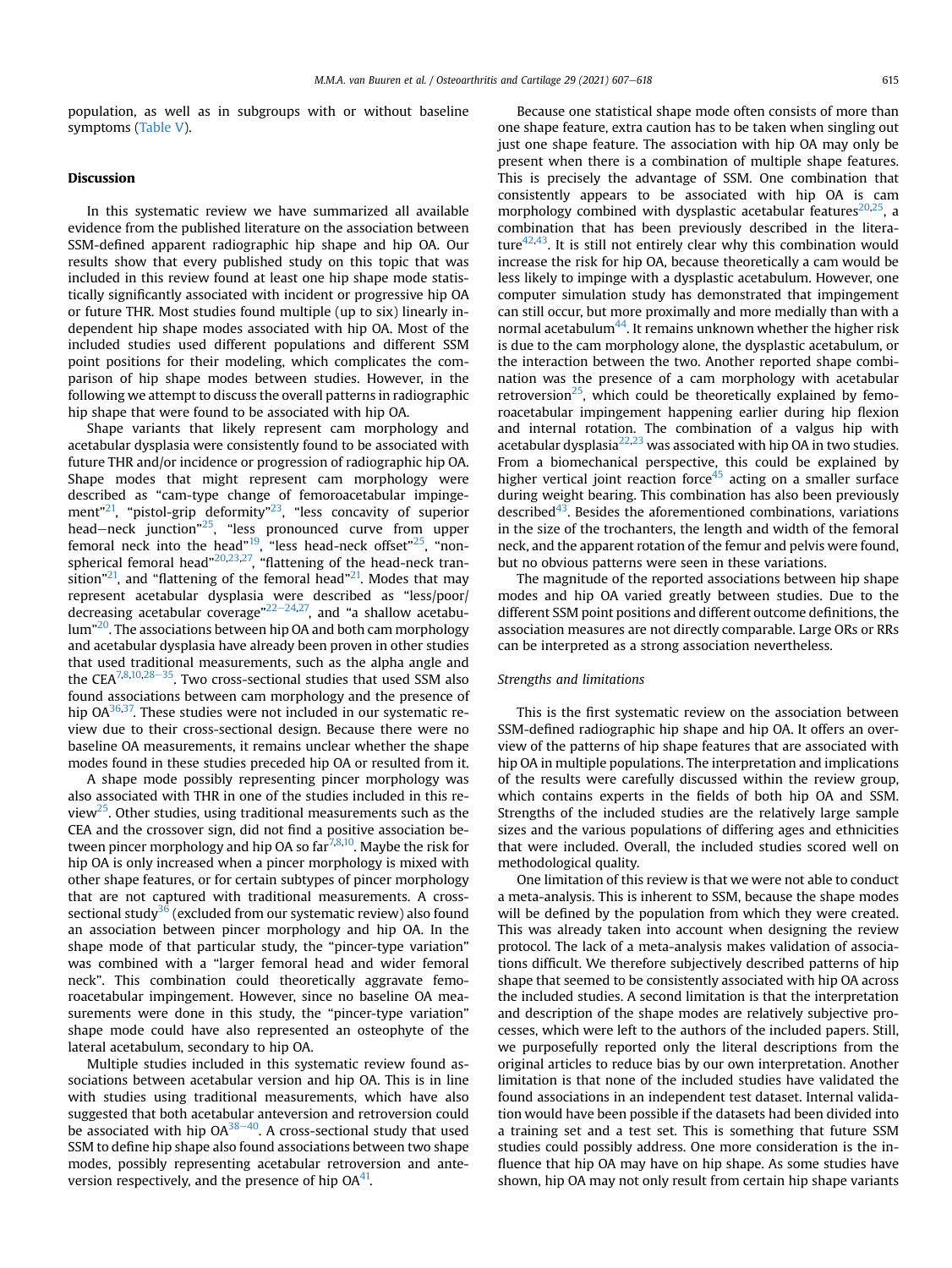<span id="page-9-0"></span>but can also cause changes in hip shape<sup>46</sup>. This is not a problem in incidence studies<sup>[19](#page-10-0)–[21,24](#page-10-0)–[26](#page-10-0)</sup> where all analyzed hips were free of OA at baseline, but the hip shape modes found in progression studies<sup>[22,23](#page-10-0),[27](#page-10-0)</sup> could already be a result of early hip OA. Further limitations of the included studies are the heterogeneity of pelvic radiograph protocols and outcome definitions, and the varying use of covariate adjustment. Further research is required to investigate whether significant covariates (e.g., gender) may require independent shape models instead of simply adjusting for them. Lastly, most studies only described shape modes that were significantly associated with hip OA at their chosen alpha level, but some studies used Bonferroni correction, whereas others did not. This may have led to some reporting bias, even more so because statistical significance does not always translate to clinical significance. In our opinion, the use of multiple testing correction in SSM analysis should depend on the goal of the analysis. When SSM is used for hypothesis generation, you could argue not using a correction because you would want to find any possible leads. The associations found in this way should not be taken as evidence though, but have to be investigated further. In other cases, a method like the Bonferroni correction is warranted. In any case, authors should preferably explain their reasoning for (not) using multiple testing correction.

#### Conclusion

This systematic review suggests that several radiographic hip shape features and combinations thereof are associated with the incidence or progression of radiographic hip OA and with future THR. Associations of both cam morphology and acetabular dysplasia with hip OA have been found by SSM in multiple studies. In addition, hip shape features other than these well-known variants also appear to be associated with hip OA. Moreover, certain combinations of (sometimes subtle) hip shape features, rather than single features, may increase the risk for development or progression of hip OA when present together. More research with SSM is needed to validate these associations, and a standardized set of SSM point positions should be used to allow comparison between studies. When SSM is used to generate hypotheses, the found associations could be tested with traditional radiographic measurements in an independent sample. This would both validate the associations and make them more easily transferrable to clinical practice.

#### Author contributions

Conception and design: MvB, NA, SBZ, WB, JM, AN, MN, RA. Screening of abstracts and full texts: MvB, RA. Collection and assembly of data: MvB, RA.

Analysis and interpretation of the data: MvB, NA, SBZ, NC, DF, GJ, NL, CL, NM, JM, AN, MN, PV, JV, HW, RA.

Statistical expertise: MvB, CL, RA.

Drafting of the article: MvB, WB, RA.

Critical revision of the article for important intellectual content: MvB, NA, SBZ, WB, NC, DF, GJ, NL, CL, NM, JM, AN, MN, PV, JV, HW, RA.

Final approval of the article: MvB, NA, SBZ, WB, NC, DF, GJ, NL, CL, NM, JM, AN, MN, PV, JV, HW, RA.

# Conflict of interest statement

Within the submitted work: MvB reports a research grant from the Dutch Arthritis Society (18-2-203). CL reports a research grant from the Medical Research Council, UK (MR/S00405X/1). MN reports a research grant from NIH. HW reports a research grant from the European Union.

Outside the submitted work: NA reports personal fees from Pfizer and Eli Lilly and Company, with research grants from Merck. SBZ reports personal fees from Pfizer and Osteoarthritis and Cartilage, with research grants from the European Union, The Netherlands Organisation for Health Research and Development, the Dutch Arthritis Society, and Foreum. GJ reports personal fees from BMS, Roche, Abbvie, Amgen, Eli Lilly and Company, Novartis, Janssen, with research grants from Covance. AN reports personal fees from GSK, Flexion Therapeutics, MedScape and Health Press Ltd. HW reports research grants from the European Union, the Dutch Arthritis Society, and the Dutch Government. RA reports a research grant from the Dutch Arthritis Society.

The remaining authors report no competing interests.

## Role of the funding source

The funding sources had no role in study design, in collection, analysis, and interpretation of the data, nor in the preparation of the manuscript or the decision to submit the manuscript for publication.

#### Acknowledgments

No further contributors need to be acknowledged. No writing assistance was used.

### Supplementary data

Supplementary data to this article can be found online at <https://doi.org/10.1016/j.joca.2020.12.003>.

#### References

- 1. Cross M, Smith E, Hoy D, Nolte S, Ackerman I, Fransen M, et al. The global burden of hip and knee osteoarthritis: estimates from the global burden of disease 2010 study. Ann Rheum Dis 2014;73:1323-30, [https://doi.org/10.1136/annrheumdis-](https://doi.org/10.1136/annrheumdis-2013-204763)[2013-204763.](https://doi.org/10.1136/annrheumdis-2013-204763)
- 2. Sandell LJ. Etiology of osteoarthritis: genetics and synovial joint development. Nat Rev Rheumatol 2012;8:77-89, [https://](https://doi.org/10.1038/nrrheum.2011.199) [doi.org/10.1038/nrrheum.2011.199.](https://doi.org/10.1038/nrrheum.2011.199)
- 3. Bouyer B, Mazieres B, Guillemin F, Bouttier R, Fautrel B, Morvan J, et al. Association between hip morphology and prevalence, clinical severity and progression of hip osteoarthritis over 3 years: the knee and hip osteoarthritis long-term assessment cohort results. Joint Bone Spine 2016;83:432-8, <https://doi.org/10.1016/j.jbspin.2015.09.005>.
- 4. Nelson AE. The importance of hip shape in predicting hip osteoarthritis. Curr Treatm Opt Rheumatol 2018;4:214-22, [https://doi.org/10.1007/s40674-018-0096-0.](https://doi.org/10.1007/s40674-018-0096-0)
- 5. [Nelson AE, Stiller JL, Shi XA, Leyland KM, Renner JB,](http://refhub.elsevier.com/S1063-4584(20)31219-X/sref5) Schwartz TA, et al[. Measures of hip morphology are related to](http://refhub.elsevier.com/S1063-4584(20)31219-X/sref5) [development of worsening radiographic hip osteoarthritis](http://refhub.elsevier.com/S1063-4584(20)31219-X/sref5) [over 6 to 13 year follow-up: the Johnston County Osteoar](http://refhub.elsevier.com/S1063-4584(20)31219-X/sref5)[thritis Project. Osteoarthr Cartil 2016;24:443](http://refhub.elsevier.com/S1063-4584(20)31219-X/sref5)-[50.](http://refhub.elsevier.com/S1063-4584(20)31219-X/sref5)
- 6. Nicholls AS, Kiran A, Pollard TC, Hart DJ, Arden CP, Spector T, et al. The association between hip morphology parameters and nineteen-year risk of end-stage osteoarthritis of the hip: a nested case-control study. Arthritis Rheum 2011;63: 3392-400, [https://doi.org/10.1002/art.30523.](https://doi.org/10.1002/art.30523)
- 7. van Klij P, Heerey J, Waarsing JH, Agricola R. The prevalence of cam and pincer morphology and its association with development of hip osteoarthritis. J Orthop Sports Phys Ther 2018;48:230-8, [https://doi.org/10.2519/jospt.2018.7816.](https://doi.org/10.2519/jospt.2018.7816)
- 8. Saberi Hosnijeh F, Zuiderwijk ME, Versteeg M, Smeele HTW, Hofman A, Uitterlinden AG, et al. Cam deformity and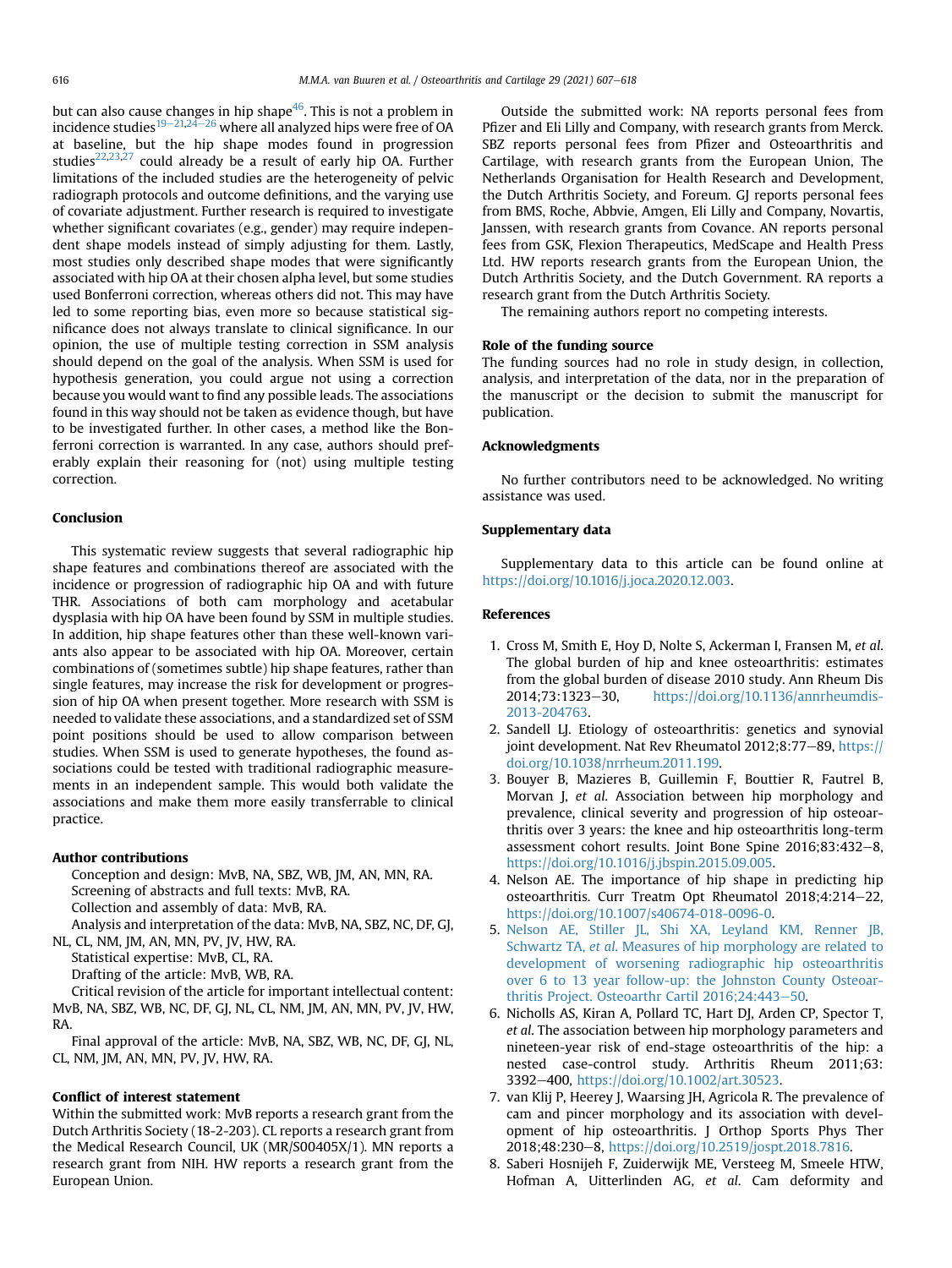<span id="page-10-0"></span>acetabular dysplasia as risk factors for hip osteoarthritis. Arthritis Rheum 2017;69:86-93, [https://doi.org/10.1002/](https://doi.org/10.1002/art.39929) [art.39929.](https://doi.org/10.1002/art.39929)

- 9. Zeng WN, Wang FY, Chen C, Zhang Y, Gong XY, Zhou K, et al. Investigation of association between hip morphology and prevalence of osteoarthritis. Sci Rep 2016;6:23477, [https://](https://doi.org/10.1038/srep23477) [doi.org/10.1038/srep23477](https://doi.org/10.1038/srep23477).
- 10. Agricola R, Heijboer MP, Roze RH, Reijman M, Bierma-Zeinstra SMA, Verhaar JAN, et al. Pincer deformity does not lead to osteoarthritis of the hip whereas acetabular dysplasia does: acetabular coverage and development of osteoarthritis in a nationwide prospective cohort study (CHECK). Osteoarthr Cartil 2013;21:1514-21, [https://doi.org/10.1016/](https://doi.org/10.1016/j.joca.2013.07.004) [j.joca.2013.07.004.](https://doi.org/10.1016/j.joca.2013.07.004)
- 11. Cootes TF, Taylor C, Cooper D, Graham J. Active shape models their training and application. Comput Vis Image Und 1995;61:38-59, [https://doi.org/10.1006/cviu.1995.1004.](https://doi.org/10.1006/cviu.1995.1004)
- 12. Lindner C, Thiagarajah S, Wilkinson JM, Consortium Ta, Wallis GA, Cootes TF. Fully automatic segmentation of the proximal femur using random forest regression voting. IEEE Trans Med Imag 2013;32:1462-72, [https://doi.org/10.1109/](https://doi.org/10.1109/TMI.2013.2258030) [TMI.2013.2258030.](https://doi.org/10.1109/TMI.2013.2258030)
- 13. Lindner C, Thiagarajah S, Wilkinson JM, Consortium Ta, Wallis GA, Cootes TF. Development of a fully automatic shape model matching (FASMM) system to derive statistical shape models from radiographs: application to the accurate capture and global representation of proximal femur shape. Osteoarthr Cartil 2013;21:1537-44, [https://doi.org/10.1016/](https://doi.org/10.1016/j.joca.2013.08.008) [j.joca.2013.08.008.](https://doi.org/10.1016/j.joca.2013.08.008)
- 14. Moher D, Liberati A, Tetzlaff J, Altman DG. Preferred reporting items for systematic reviews and meta-analyses: the PRISMA statement. BMJ 2009;339:b2535, [https://doi.org/10.1136/](https://doi.org/10.1136/bmj.b2535) [bmj.b2535](https://doi.org/10.1136/bmj.b2535).
- 15. Bramer WM, de Jonge GB, Rethlefsen ML, Mast F, Kleijnen J. A systematic approach to searching: an efficient and complete method to develop literature searches. J Med Libr Assoc 2018;106:531-41, [https://doi.org/10.5195/jmla.2018.283.](https://doi.org/10.5195/jmla.2018.283)
- 16. Bramer WM, Giustini D, de Jonge GB, Holland L, Bekhuis T. Deduplication of database search results for systematic reviews in EndNote. J Med Libr Assoc 2016;104:240-3, [https://doi.org/](https://doi.org/10.3163/1536-5050.104.3.014) [10.3163/1536-5050.104.3.014](https://doi.org/10.3163/1536-5050.104.3.014).
- 17. Bramer WM, Milic J, Mast F. Reviewing retrieved references for inclusion in systematic reviews using EndNote. J Med Libr Assoc 2017;105:84-7, <https://doi.org/10.5195/jmla.2017.111>.
- 18. Wells GA, Shea B, O'Connell D, Peterson J, Welch V, Losos M, et al. The Newcastle-Ottawa Scale (NOS) for assessing the quality of nonrandomised studies in meta-analyses 2011. Available from: [http://www.ohri.ca/programs/clinical\\_](http://www.ohri.ca/programs/clinical_epidemiology/oxford.asp) [epidemiology/oxford.asp.](http://www.ohri.ca/programs/clinical_epidemiology/oxford.asp) Accessed November 20, 2019.
- 19. Gregory JS, Waarsing JH, Day J, Pols HA, Reijman M, Weinans H, et al. Early identification of radiographic osteoarthritis of the hip using an active shape model to quantify changes in bone morphometric features: can hip shape tell us anything about the progression of osteoarthritis? Arthritis Rheum 2007;56:3634-43, [https://doi.org/10.1002/art.22982.](https://doi.org/10.1002/art.22982)
- 20. Agricola R, Leyland KM, Bierma-Zeinstra SMA, Thomas GE, Emans PJ, Spector TD, et al. Validation of statistical shape modelling to predict hip osteoarthritis in females: data from two prospective cohort studies (Cohort Hip and Cohort Knee and Chingford). Rheumatology  $2015;54:2033-41$ , [https://](https://doi.org/10.1093/rheumatology/kev232) [doi.org/10.1093/rheumatology/kev232.](https://doi.org/10.1093/rheumatology/kev232)
- 21. Nelson AE, Liu F, Lynch JA, Renner JB, Schwartz TA, Lane NE, et al. Association of incident symptomatic hip osteoarthritis with differences in hip shape by active shape modeling: the

johnston county osteoarthritis project. Arthritis Care Res 2014;66:74-81, <https://doi.org/10.1002/acr.22094>.

- 22. Barr RJ, Gregory JS, Reid DM, Aspden RM, Yoshida K, Hosie G, et al. Predicting OA progression to total hip replacement: can we do better than risk factors alone using active shape modelling as an imaging biomarker? Rheumatology (UK) 2012;51:562-70, [https://doi.org/10.1093/rheumatology/](https://doi.org/10.1093/rheumatology/ker382) [ker382](https://doi.org/10.1093/rheumatology/ker382).
- 23. Ahedi HG, Aspden RM, Blizzard LC, Saunders FR, Cicuttini FM, Aitken DA, et al. Hip shape as a predictor of osteoarthritis progression in a prospective population cohort. Arthritis Care Res 2017;69:1566-73, [https://doi.org/10.1002/acr.23166.](https://doi.org/10.1002/acr.23166)
- 24. Castaño-Betancourt MC, Van Meurs JBJ, Bierma-Zeinstra S, Rivadeneira F, Hofman A, Weinans H, et al. The contribution of hip geometry to the prediction of hip osteoarthritis. Osteoarthr Cartil 2013;21:1530-6, [https://doi.org/10.1016/](https://doi.org/10.1016/j.joca.2013.06.012) [j.joca.2013.06.012.](https://doi.org/10.1016/j.joca.2013.06.012)
- 25. Agricola R, Reijman M, Bierma-Zeinstra SMA, Verhaar JAN, Weinans H, Waarsing JH. Total hip replacement but not clinical osteoarthritis can be predicted by the shape of the hip: a prospective cohort study (CHECK). Osteoarthr Cartil 2013;21: 559–64, <https://doi.org/10.1016/j.joca.2013.01.005>.
- 26. Lynch JA, Parimi N, Chaganti RK, Nevitt MC, Lane NE. The association of proximal femoral shape and incident radiographic hip OA in elderly women. Osteoarthr Cartil 2009;17:1313-8, <https://doi.org/10.1016/j.joca.2009.04.011>.
- 27. Mezhov V, Laslett LL, Ahedi H, Blizzard CL, Aspden RM, Gregory JS, et al. Predictors of total hip replacement in community based older adults: a cohort study (Abstract). Osteoarthr Cartil 2019;27:S79-80, [https://doi.org/10.1016/](https://doi.org/10.1016/j.joca.2019.02.112) [j.joca.2019.02.112.](https://doi.org/10.1016/j.joca.2019.02.112)
- 28. Agricola R, Heijboer MP, Bierma-Zeinstra SMA, Verhaar JAN, Weinans H, Waarsing JH. Cam impingement causes osteoarthritis of the hip: a nationwide prospective cohort study (CHECK). Ann Rheum Dis  $2013;72;918-23$ , [https://doi.org/](https://doi.org/10.1136/annrheumdis-2012-201643) [10.1136/annrheumdis-2012-201643.](https://doi.org/10.1136/annrheumdis-2012-201643)
- 29. Agricola R, Waarsing JH, Arden NK, Carr AJ, Bierma-Zeinstra SMA, Thomas GE, et al. Cam impingement of the hip-a risk factor for hip osteoarthritis. Nat Rev Rheumatol 2013;9: 630e4, [https://doi.org/10.1038/nrrheum.2013.114.](https://doi.org/10.1038/nrrheum.2013.114)
- 30. Kemp JL, Crossley KM, Agricola R, Geuskens F, van Middelkoop M. Radiographic hip osteoarthritis is prevalent, and is related to cam deformity 12-24 Months post-hip arthroscopy. Int J Sports Phys Ther  $2018;13:177-84$ , [https://](https://doi.org/10.26603/ijspt20180177) [doi.org/10.26603/ijspt20180177](https://doi.org/10.26603/ijspt20180177).
- 31. Harris-Hayes M, Royer NK. Relationship of acetabular dysplasia and femoroacetabular impingement to hip osteoarthritis: a focused review. PM R 2011;3:1055-67, [https://](https://doi.org/10.1016/j.pmrj.2011.08.533) [doi.org/10.1016/j.pmrj.2011.08.533](https://doi.org/10.1016/j.pmrj.2011.08.533). e1051.
- 32. McWilliams DF, Doherty SA, Jenkins WD, Maciewicz RA, Muir KR, Zhang W, et al. Mild acetabular dysplasia and risk of osteoarthritis of the hip: a case-control study. Ann Rheum Dis 2010;69:1774-8, [https://doi.org/10.1136/ard.2009.127076.](https://doi.org/10.1136/ard.2009.127076)
- 33. Lievense AM, Bierma-Zeinstra SMA, Verhagen AP, Verhaar JAN, Koes BW. Influence of hip dysplasia on the development of osteoarthritis of the hip. Ann Rheum Dis  $2004;63:621-6$ , <https://doi.org/10.1136/ard.2003.009860>.
- 34. Lane NE, Lin P, Christiansen L, Gore LR, Williams EN, Hochberg MC, et al. Association of mild acetabular dysplasia with an increased risk of incident hip osteoarthritis in elderly white women: the study of osteoporotic fractures. Arthritis Rheum 2000;43:400-4, [https://doi.org/10.1002/1529-](https://doi.org/10.1002/1529-0131(200002)43:2<400::Aid-anr21>3.0.Co;2-d) [0131\(200002\)43:2](https://doi.org/10.1002/1529-0131(200002)43:2<400::Aid-anr21>3.0.Co;2-d)<400::Aid-anr21>3.0.Co;2-d.
- 35. Reijman M, Hazes JMW, Pols HAP, Koes BW, Bierma-Zeinstra SMA. Acetabular dysplasia predicts incident